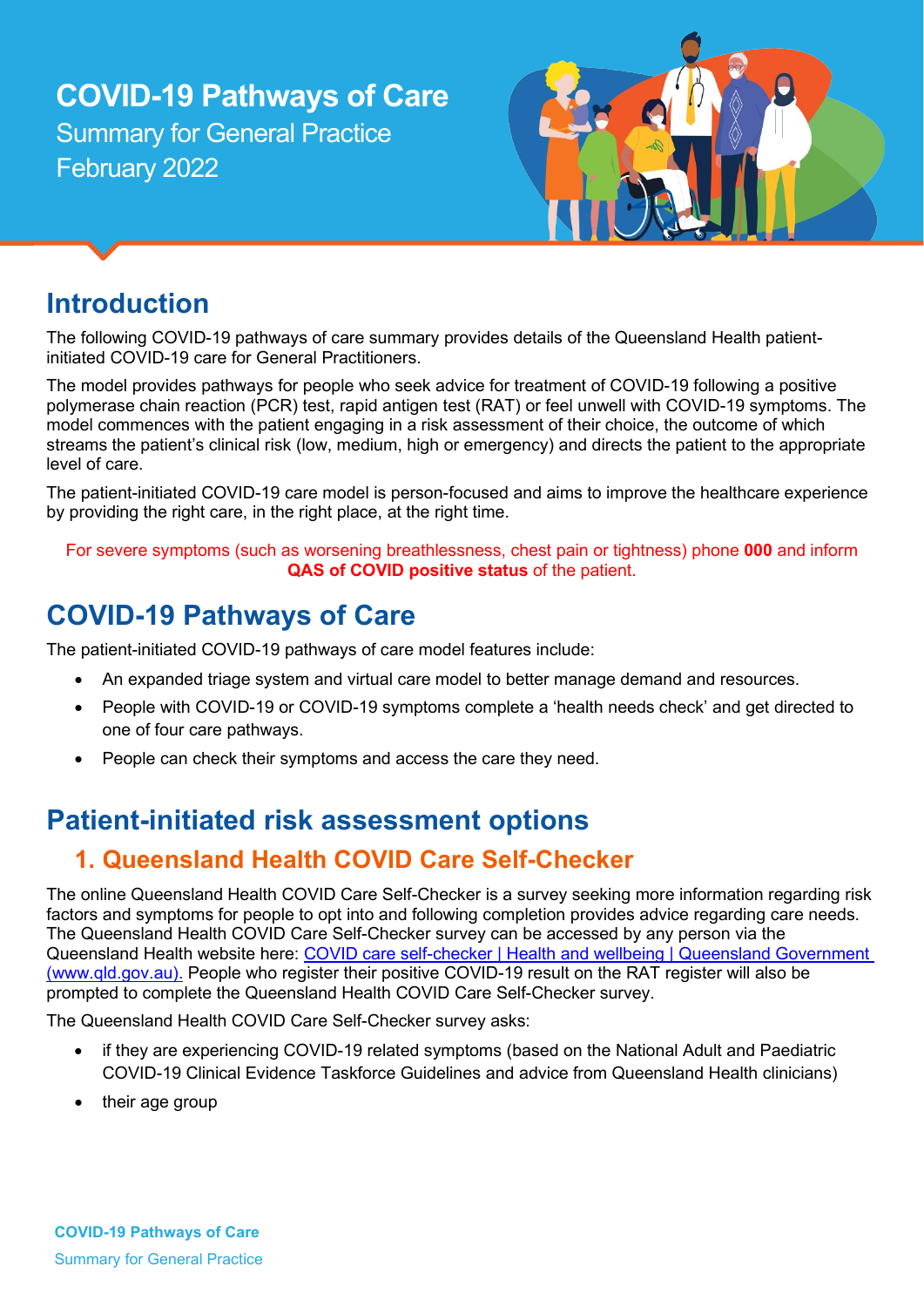- vaccination status
- pregnancy status
- if they are living in a remote location
- any concerns about accessing care at home
- the date their symptoms commenced.
- if they are suffering from any health condition
- undergoing treatment that would lower their ability to fight infection
- if they identify as Aboriginal and / or Torres Strait Islander
- if they usually require assistance with activities of daily living.

Queensland Health will capture the data from the Queensland Health COVID Care Self-Checker survey via a dashboard. The dashboard will be accessed by Hospital and Health Services (HHSs) to follow up and assess patients and allocate them to an appropriate care stream.

#### **2. Billie the Bot / Digital Assistant telephone survey**

The Billie the Bot / Digital Assistant is a digital assisted telephone survey that seeks more information regarding risk factors and symptoms and following completion, provides advice regarding care needs. The Billie the Bot / Digital Assistant telephone survey can be accessed by any person calling 1800 953 919 (adults) or 1800 845 298 (children to age 16 years). The number is located on the Queensland Health website here: [COVID care self-checker | Health and wellbeing | Queensland Government \(www.qld.gov.au\)](https://www.qld.gov.au/health/conditions/health-alerts/coronavirus-covid-19/stay-informed/covid-care-self-checker) Following completion, the Billie the Bot / Digital Assistant telephone survey results in either a:

- Self-Care at Home SMS
- High Care SMS with an option to proceed to the more detailed online survey (the Queensland Health COVID Care Self-Checker: [COVID care self-checker | Health and wellbeing | Queensland Government](https://www.qld.gov.au/health/conditions/health-alerts/coronavirus-covid-19/stay-informed/covid-care-self-checker)  [\(www.qld.gov.au\)](https://www.qld.gov.au/health/conditions/health-alerts/coronavirus-covid-19/stay-informed/covid-care-self-checker) OR
- Advice to phone an 1800 number for the option of completing the further information survey via a digital assistant. For people who require further assessment and do not have a mobile, there will be no SMS and no outbound service to a landline, only a voice message to direct them to undertake the online survey [COVID care self-checker | Health and wellbeing | Queensland Government](https://www.qld.gov.au/health/conditions/health-alerts/coronavirus-covid-19/stay-informed/covid-care-self-checker)  [\(www.qld.gov.au\).](https://www.qld.gov.au/health/conditions/health-alerts/coronavirus-covid-19/stay-informed/covid-care-self-checker)

People who register a positive COVID-19 result on the RAT register will also be prompted to use the Billie the Bot / Digital Assistant telephone survey if they prefer this over the online Queensland Health COVID Care Self-Checker. Additionally, the Billie the Bot / Digital Assistant telephone survey option may also be more suitable for people with low vision.

Queensland Health will capture the data from the Billie the Bot / Digital Assistant telephone survey via a dashboard. The dashboard will be accessed by Hospital and Health Services (HHSs) to follow up and assess people marked as high-risk and allocate them to an appropriate care stream.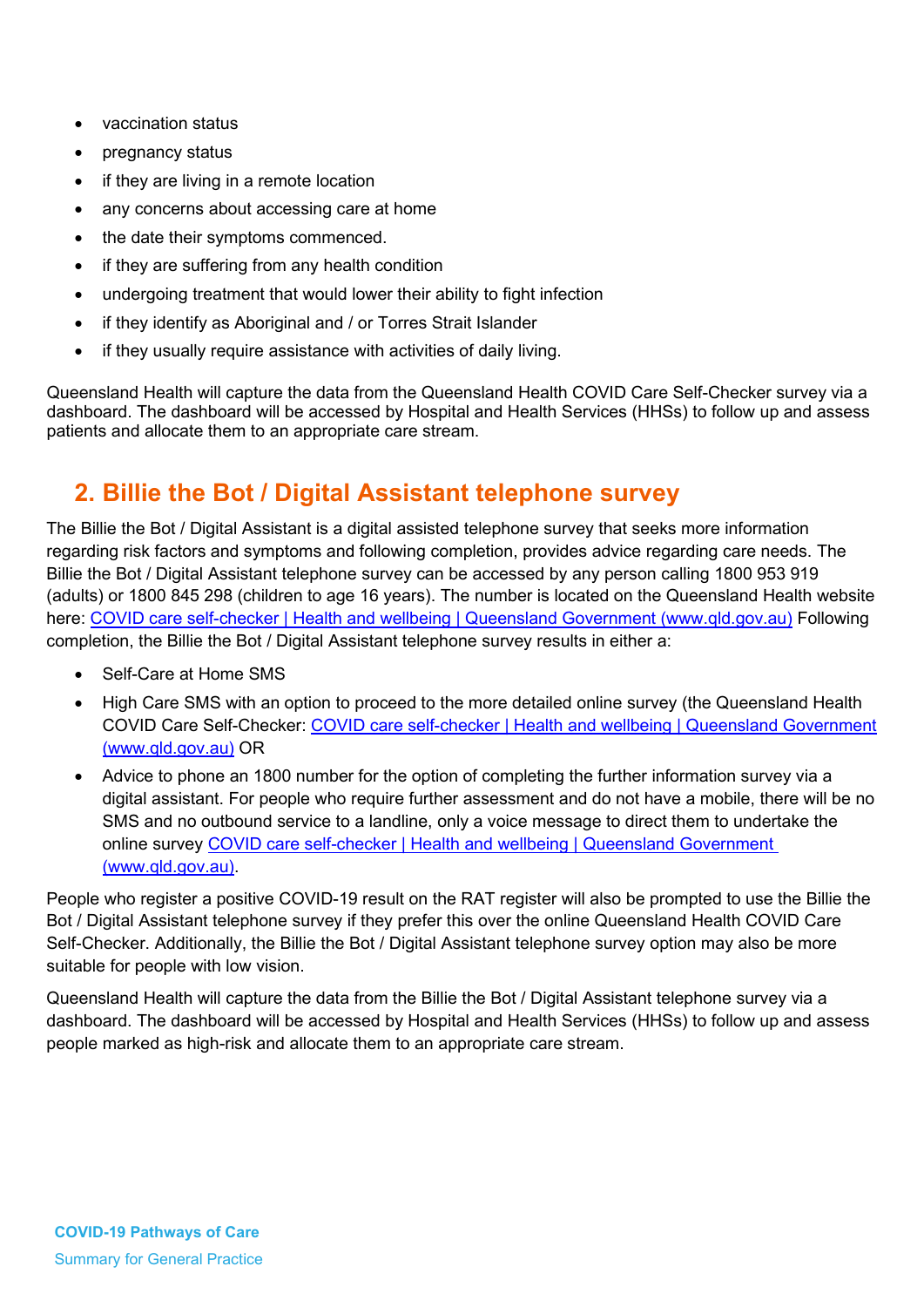#### **3. Healthdirect Australia Living with COVID-19 service**

The Healthdirect Australia Living with COVID-19 service is an inbound triage and assessment service to people with COVID-19, or those with suspected COVID-19, accessed by phoning 1800 020 080 to speak with Healthdirect Australia. Information about the Healthdirect Australia Living with COVID-19 service can be accessed [via their website.](https://www.healthdirect.gov.au/) The initial call may be answered by a non-clinical customer service operator; however, the call will be transferred to a clinical customer service operator where required.

The Healthdirect Australia Living with COVID-19 service offers an interpreter service for those people where English is not their first language.

The Healthdirect Australia Living with COVID-19 customer service operators ask questions about symptoms, risk factors and comorbidities, working through the risk stratification tool as per the National Guidelines (for both adult and paediatric consumers). The risk stratification process will identify the consumer's risk of deterioration as either Low risk, Medium risk, High risk or Very High risk (which requires emergent care from Triple Zero (000)). For Queensland, the agreed risk stratification is:

- Low risk the person is advised that they are likely to be able to manage their condition at home.
- Moderate Risk the person is advised to contact a doctor within 24 hours. A notification will be sent by secure messaging to the general practitioner for those people who consent and provide their GP's details. The GP notification does not imply medicolegal responsibility, as it is a notification and not a clinical referral.
- High Risk the person is advised that because of their symptoms and risk factors, there is a risk of developing a more serious illness. They are advised to monitor their symptoms closely, and that a healthcare provider from Queensland Health will be in contact in the next 24 hours.

Queensland Health will capture the Healthdirect Australia Living with COVID-19 service inbound triage and assessment service data via a dashboard. The dashboard will be accessed by Hospital and Health Services (HHSs) to follow up and assess people marked as high-risk and allocate them to an appropriate care stream.

### **Patient journey outcomes from the risk stratification process 1. Low risk - self-care at home**

People who answer the questions from the online Queensland Health COVID Care Self-Checker survey, the Billie the Bot / Digital Assistant telephone survey or the Healthdirect Australia Living with COVID-19 service and have no risk factors identified are advised that they can self-care at home.

They are prompted to access information about managing their symptoms by visiting Managing your [symptoms | Health and wellbeing | Queensland Government \(www.qld.gov.au\)](https://www.qld.gov.au/health/conditions/health-alerts/coronavirus-covid-19/stay-informed/i-have-covid/managing-your-symptoms) and receive no further communication from Queensland Health with regard to their isolation period.

#### **2. Moderate Risk: COVID Care at Home with a GP or healthcare provider**

People who contact the Healthdirect Australia Living with COVID-19 service and have risk factors identified are advised that their responses indicate a risk of developing a more serious illness, and that their symptoms should be monitored closely.

• People who have contacted the Healthdirect Australia Living with COVID-19 service phoneline and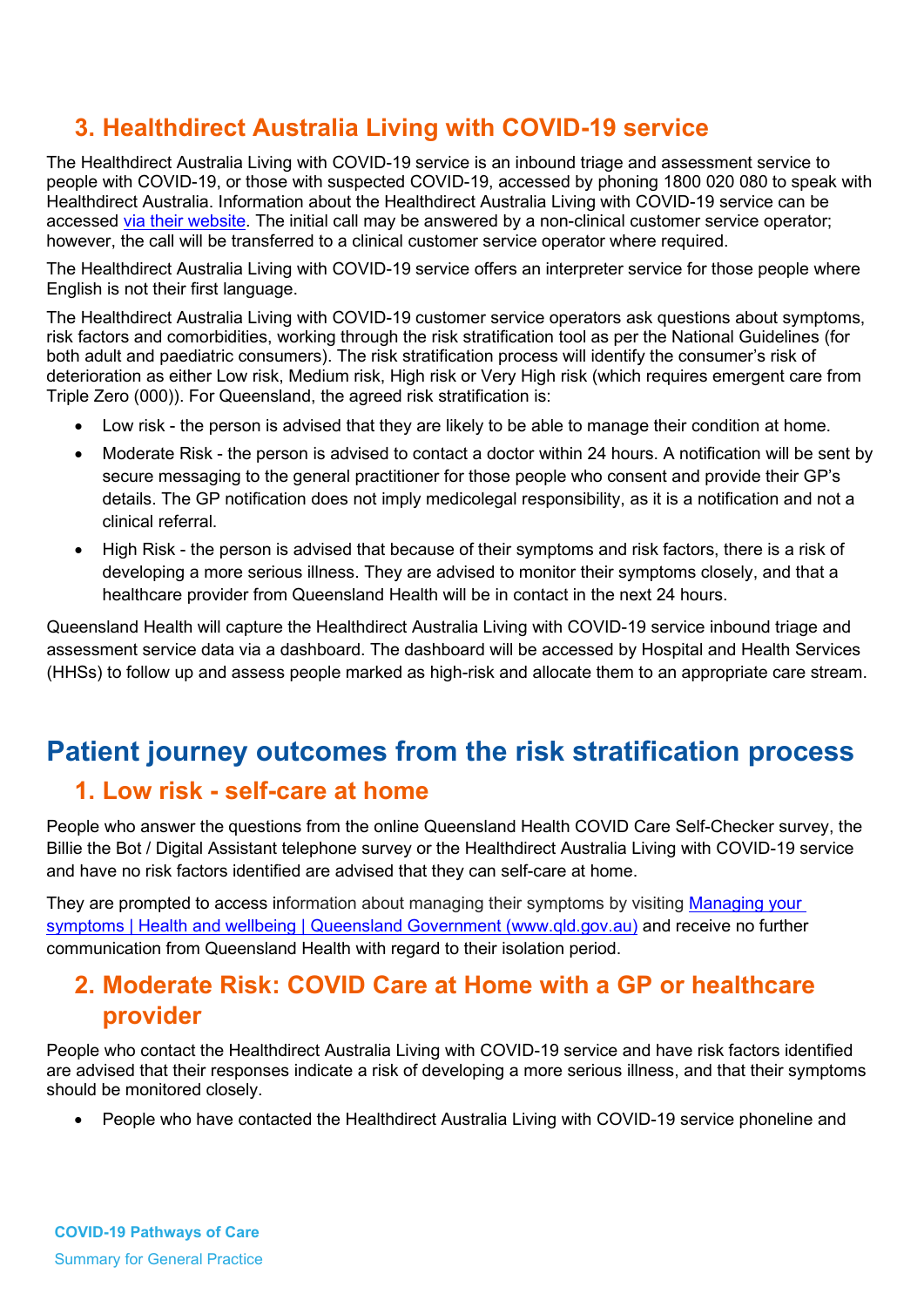have been identified as moderate risk are advised to contact their GP within 24 hours.

• People's GPs are notified by secure messaging if the person has consented and provided details of their GP. The GP notification does not imply medicolegal responsibility as it is notification - not a clinical referral. Please note that the GP notification is only provided from Healthdirect Australia Living with COVID-19 service. The Queensland Health COVID Care Self-Checker and the Billie the Bot / Digital Assistant telephone survey pathways do not result in a GP notification.

All people assessed as being at moderate risk are advised that if they require further information or wish to discuss their symptoms and / or risks identified on the COVID Care Self-Checker, they should call the National Coronavirus Helpline on 1800 020 080. Additionally, they are advised to go to a hospital Emergency Department or call Triple Zero (000) for an ambulance if their symptoms get worse, and that they can leave their home to seek urgent medical care.

#### **3. High Risk: Management of high-risk people by HHSs**

People who answer the questions from the online Queensland Health COVID Care Self-Checker survey, the Billie the Bot / Digital Assistant telephone survey or the Healthdirect Australia Living with COVID-19 service, questions and are assessed as high-risk, require hospital-managed COVID-19 services.

Hospital-managed COVID-19 services for people assessed as high risk include management in the HHSs virtual ward, admission to hospital or ICU as required.

- People considered well but at high-risk will be managed in the HHS's Virtual Ward with regular monitoring.
- High-risk people requiring closer monitoring daily will be managed in the HHS's Hospital in the Home (HITH) service with face-to-face care in their home.
- The hospital-managed COVID-19 services via a HHS Virtual Ward may employ remote patient monitoring according to patient need, practicality and availability.
- People who require hospitalisation will be managed in the hospital ward or ICU as required.

#### **Care escalation / de-escalation between general practice and hospital-managed COVID-19 services**

Escalation and de-escalation pathways are in place to ensure that the care required can be delivered, and that capacity can be managed.

As a person's healthcare needs change, they can be moved to a different care pathway, e.g., from GP care to hospital-managed COVID care, or back from hospital-managed COVID care, to GP, if acute care is no longer required.

Escalation business rules have been developed, with each HHS customising these rules to suit their local environment. Please find the escalation diagram [here.](https://www.health.qld.gov.au/clinical-practice/guidelines-procedures/novel-coronavirus-qld-clinicians/information-for-primary-care)

For severe symptoms (such as worsening breathlessness, chest pain or tightness) phone **000** and inform **QAS of COVID positive status** of the patient.

#### **Referral and discharge process**

When care needs to be escalated from GP to hospital-managed COVID-19 services, a phone call handover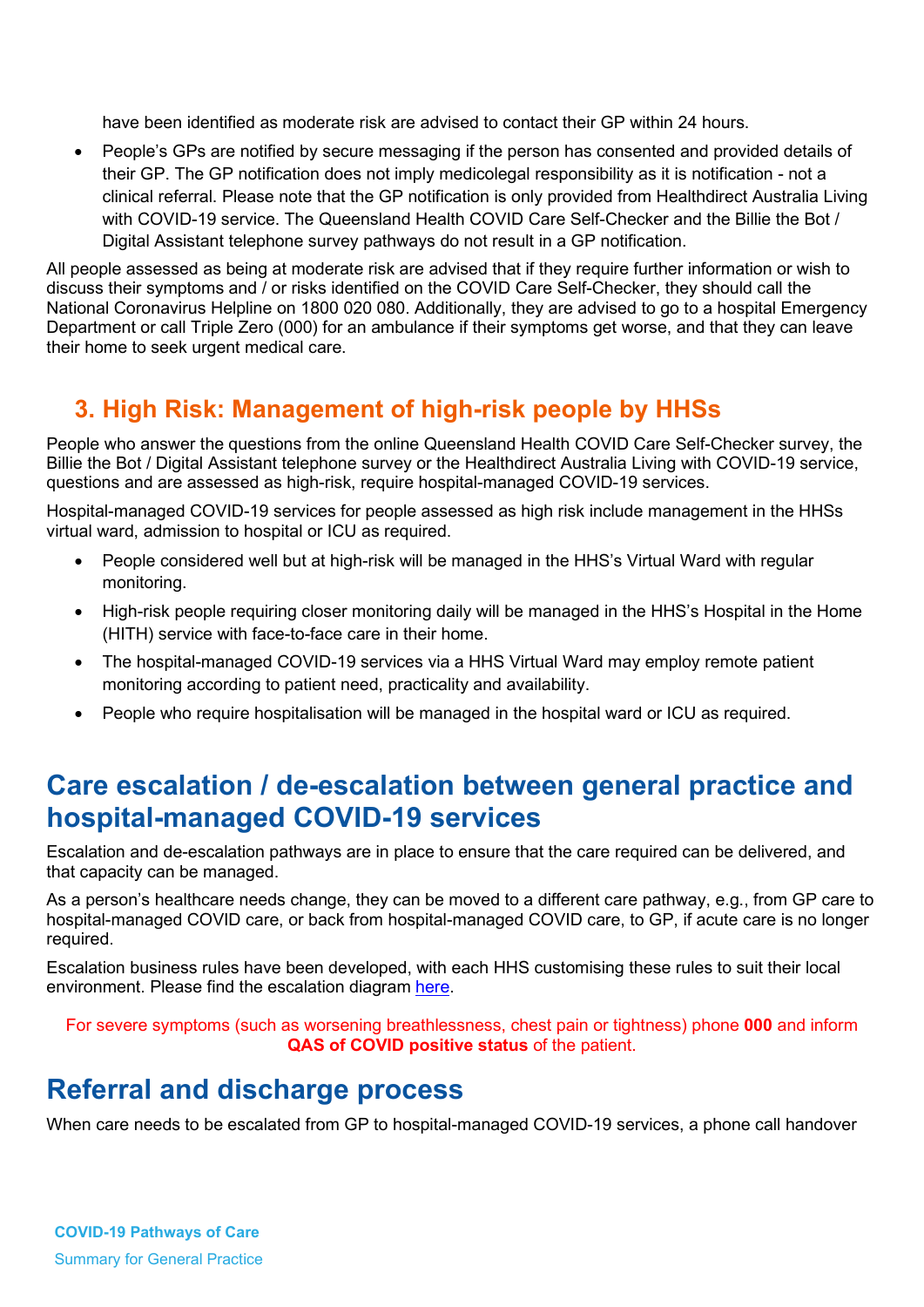from the GP to the virtual ward/COVID-19 hospital service is expected, followed by a referral via secure messaging methods.

HealthPathways contains localised referral information. HealthPathways are available at the Queensland portal site URL:<https://qld.healthpathwayscommunity.org/>

To support the referral and transfer of care process, the Queensland General Practice Liaison (QGPL) Network has developed a [Referrals and transfer of care processes between General Practitioners and HHSs](https://www.health.qld.gov.au/clinical-practice/guidelines-procedures/novel-coronavirus-qld-clinicians/information-for-primary-care)  [for COVID-19](https://www.health.qld.gov.au/clinical-practice/guidelines-procedures/novel-coronavirus-qld-clinicians/information-for-primary-care) document.

When a person is considered suitable for discharge from an HHS hospital-managed COVID-19 service / HHS virtual ward to self-care at home, transfer of care communication is provided to the person's nominated general practitioner via a discharge summary.

The transfer of care / discharge summary provided will detail either non-complex or complex patient with follow up recommendations to the GP as indicated.

#### **Disclaimer:**

The content presented in this publication is distributed by the Queensland Government as an information source only. The State of Queensland makes no statements, representations or warranties about the accuracy, completeness or reliability of any information contained in this publication. The State of Queensland disclaims all responsibility and all liability (including without limitation for liability in negligence for all expenses, losses, damages and costs you might incur as a result of the information being inaccurate or incomplete in any way, and for any reason reliance was placed on such information.